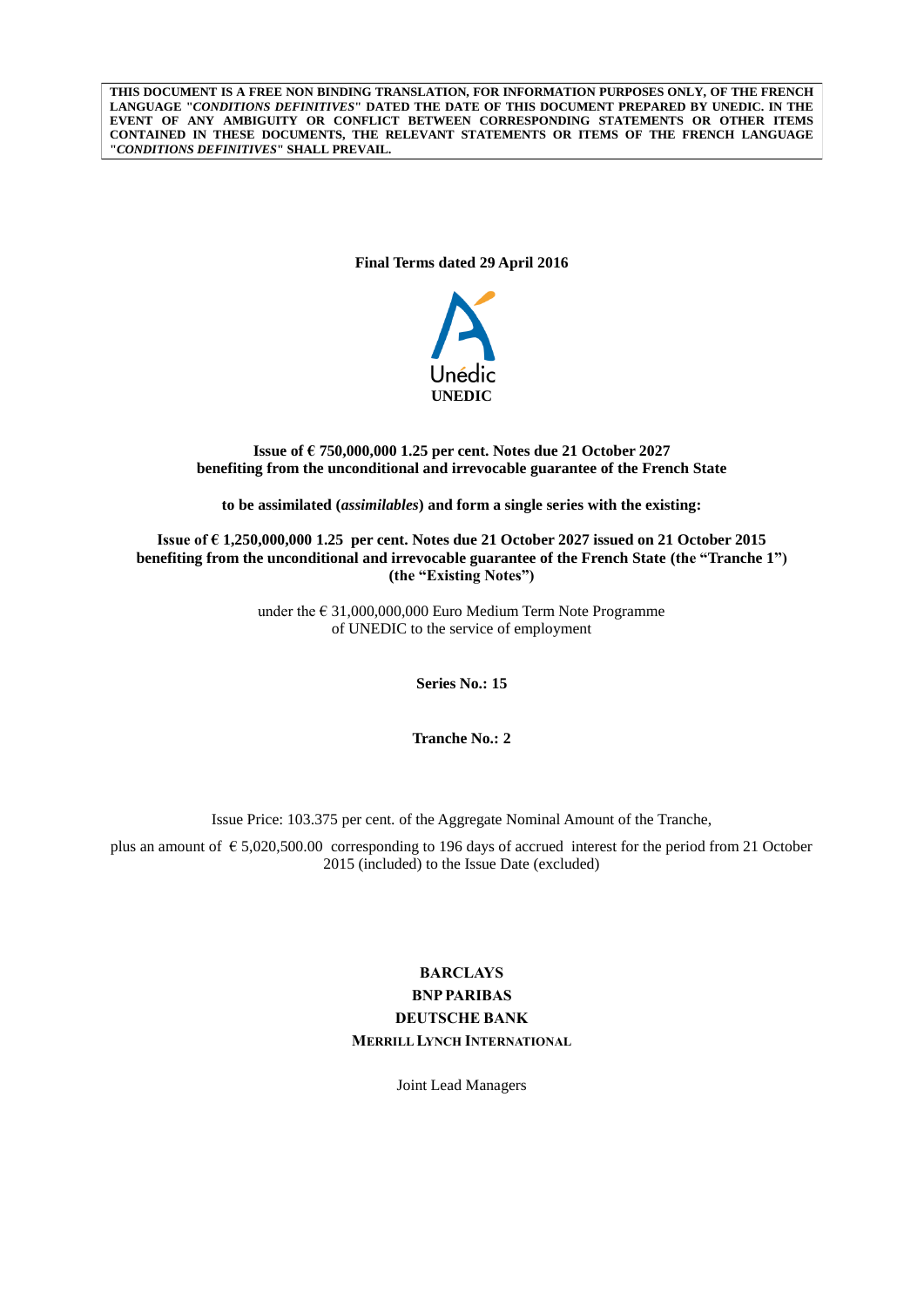#### **PART A – CONTRACTUAL TERMS**

Terms used herein shall be deemed to be defined as such for the purposes of the Terms and Conditions set forth in the base prospectus dated 6 February 2015 (which received on that date the visa of the *Autorité des marchés financiers* ("**AMF**") number 15-046), in the supplement to the base prospectus dated 31 July 2015 (which received on that date the visa of the AMF number 15-432), and in the supplement to the base prospectus dated 24 September 2015 (which received on that date the visa of the AMF number 15-498), which together constitute a base prospectus (the "**Original Base Prospectus**") for the purposes of the Directive 2003/71/EC of the European Parliament and of the Council of 4 November 2003, as amended (which includes the amendments made by Directive 2010/73/EU of the European Parliament and of the Council of 24 November 2010, to the extent that such amendments have been implemented in a Member State of the European Economic Area) (the "**Prospectus Directive**").

This document constitutes the Final Terms relating to the issue of the notes (the "**Notes**") described hereafter for the purposes of Article 5.4 of the Prospectus Directive and must be read in conjunction with the Base Prospectus dated 24 February 2016 (which received on that date the visa of the AMF number 16- 058) (the "**Current Base Prospectus**"), except in respect of the Conditions which are extracted from the Original Base Prospectus. Full information on the Issuer and the offer of the Notes is only available on the basis of the combination of these Final Terms, the Original Base Prospectus and the Current Base Prospectus.

The Final Terms, the Original Base Prospectus and the Current Base Prospectus are available for viewing on the websites of (a) the *Autorité des marchés financiers* (www.amf-france.org) and (b) the Issuer (www.unedic.org), and during normal business hours at the registered office of the Issuer and at the specified offices of the Paying Agent where copies may be obtained.

| 1. | <b>Issuer:</b> |                            | <b>UNEDIC</b>                                                                                                                                                                                                                                                                                                                                                                                                        |
|----|----------------|----------------------------|----------------------------------------------------------------------------------------------------------------------------------------------------------------------------------------------------------------------------------------------------------------------------------------------------------------------------------------------------------------------------------------------------------------------|
| 2. |                | Guarantee:                 | Applicable                                                                                                                                                                                                                                                                                                                                                                                                           |
|    |                |                            | Unconditional and irrevocable guarantee from the<br>French State granted pursuant to Article 105 of the<br>law no. 2015-1786 dated 29 December 2015<br>(French loi de finances rectificative pour 2015) and<br>Article 1 of the Order (arrêté) of the Minister for<br>Finance and Public Accounts dated 4 February<br>2016 published in the <i>Journal Officiel</i> of the<br>Republic of France on 5 February 2016. |
| 3. | (i)            | <b>Series Number:</b>      | 15                                                                                                                                                                                                                                                                                                                                                                                                                   |
|    | (ii)           | <b>Tranche Number:</b>     | 2<br>The Notes will be fully assimilated (assimilées) and<br>form a single series with the Existing Notes not<br>earlier than 40 days after the Issue Date<br>(the "Assimilation Date")                                                                                                                                                                                                                              |
| 4. |                | <b>Specified Currency:</b> | Euro (" $\epsilon$ ")                                                                                                                                                                                                                                                                                                                                                                                                |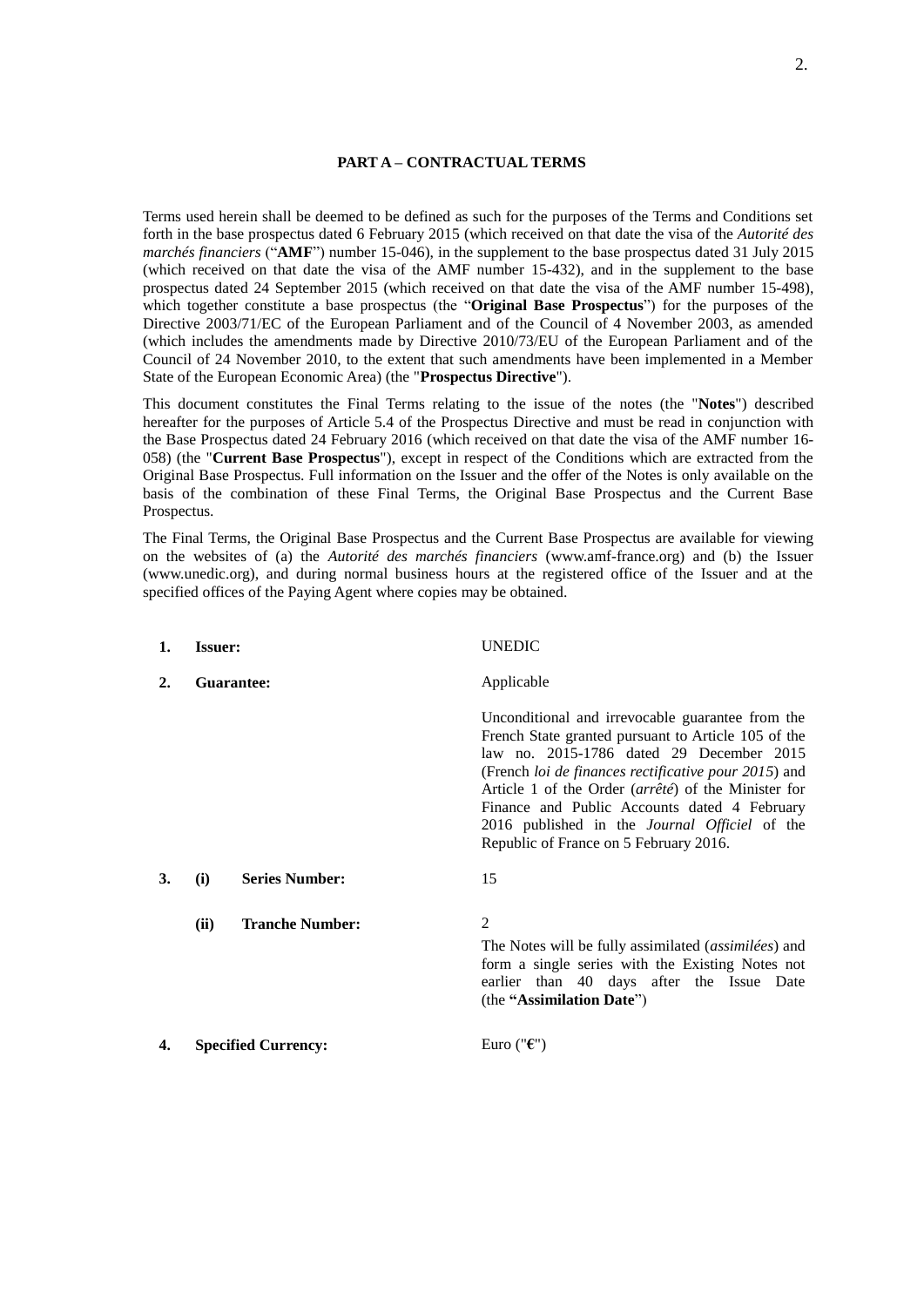| 5.  |                     | <b>Aggregate Nominal Amount:</b>                                                |                                                                                                                                                                                                                                                                                                            |
|-----|---------------------|---------------------------------------------------------------------------------|------------------------------------------------------------------------------------------------------------------------------------------------------------------------------------------------------------------------------------------------------------------------------------------------------------|
|     | (i)                 | Series:                                                                         | € 2,000,000,000                                                                                                                                                                                                                                                                                            |
|     | (ii)                | Tranche:                                                                        | € 750,000,000                                                                                                                                                                                                                                                                                              |
| 6.  |                     | <b>Issue proceeds:</b>                                                          |                                                                                                                                                                                                                                                                                                            |
|     | (i)                 | Gross issue proceeds:                                                           | € 780,333,000                                                                                                                                                                                                                                                                                              |
|     | (ii)                | Estimated net issue proceeds:                                                   | € 779,020,500                                                                                                                                                                                                                                                                                              |
| 7.  | <b>Issue Price:</b> |                                                                                 | 103.375 per cent. of the Aggregate Nominal<br>Amount plus an<br>amount of $\epsilon$ 5,020,500.00<br>corresponding to 196 days of accrued interest for<br>the period from 21 October 2015 (included) to the<br>Issue Date (excluded)                                                                       |
| 8.  |                     | <b>Denomination:</b>                                                            | € 100,000                                                                                                                                                                                                                                                                                                  |
| 9.  |                     | <b>Number of Notes issued:</b>                                                  | 7,500                                                                                                                                                                                                                                                                                                      |
| 10. | (i)                 | <b>Issue Date:</b>                                                              | 4 May 2016                                                                                                                                                                                                                                                                                                 |
|     | (ii)                | <b>Interest Commencement Date:</b>                                              | 21 October 2015                                                                                                                                                                                                                                                                                            |
| 11. |                     | <b>Maturity Date:</b>                                                           | 21 October 2027                                                                                                                                                                                                                                                                                            |
| 12. |                     | <b>Interest Basis:</b>                                                          | 1.25 per cent. <i>per annum</i> Fixed Rate (further<br>particulars specified below)                                                                                                                                                                                                                        |
| 13. |                     | <b>Redemption/Payment Basis:</b>                                                | Redemption at par                                                                                                                                                                                                                                                                                          |
| 14. | <b>Change</b>       | of<br><b>Interest</b><br><b>Basis</b><br>or<br><b>Redemption/Payment Basis:</b> | Not Applicable                                                                                                                                                                                                                                                                                             |
| 15. | Option:             |                                                                                 | Not Applicable                                                                                                                                                                                                                                                                                             |
| 16. | Notes:              | Date of authorisations for issuance of                                          | Decision of the Board of directors dated 26 June<br>2015 setting the terms for determining the<br>characteristics of the issue and authorising, from the<br>beginning of January 2016 until the end of January<br>2017, Vincent Destival, directeur général of the<br>Issuer, to determine its final terms |
| 17. |                     | <b>Method of distribution:</b>                                                  | Syndicated                                                                                                                                                                                                                                                                                                 |

# **PROVISIONS RELATING TO INTEREST PAYABLE**

| 18. |       | <b>Fixed Rate Notes Provisions:</b> | Applicable                                                 |
|-----|-------|-------------------------------------|------------------------------------------------------------|
|     | (i)   | Rate of Interest:                   | 1.25 per cent. <i>per annum</i> payable annually in arrear |
|     | (11)  | <b>Interest Payment Dates:</b>      | 21 October in each year commencing on 21<br>October 2016   |
|     | (iii) | <b>Fixed Coupon Amount:</b>         | € 1,250 per € 100,000 in Denomination                      |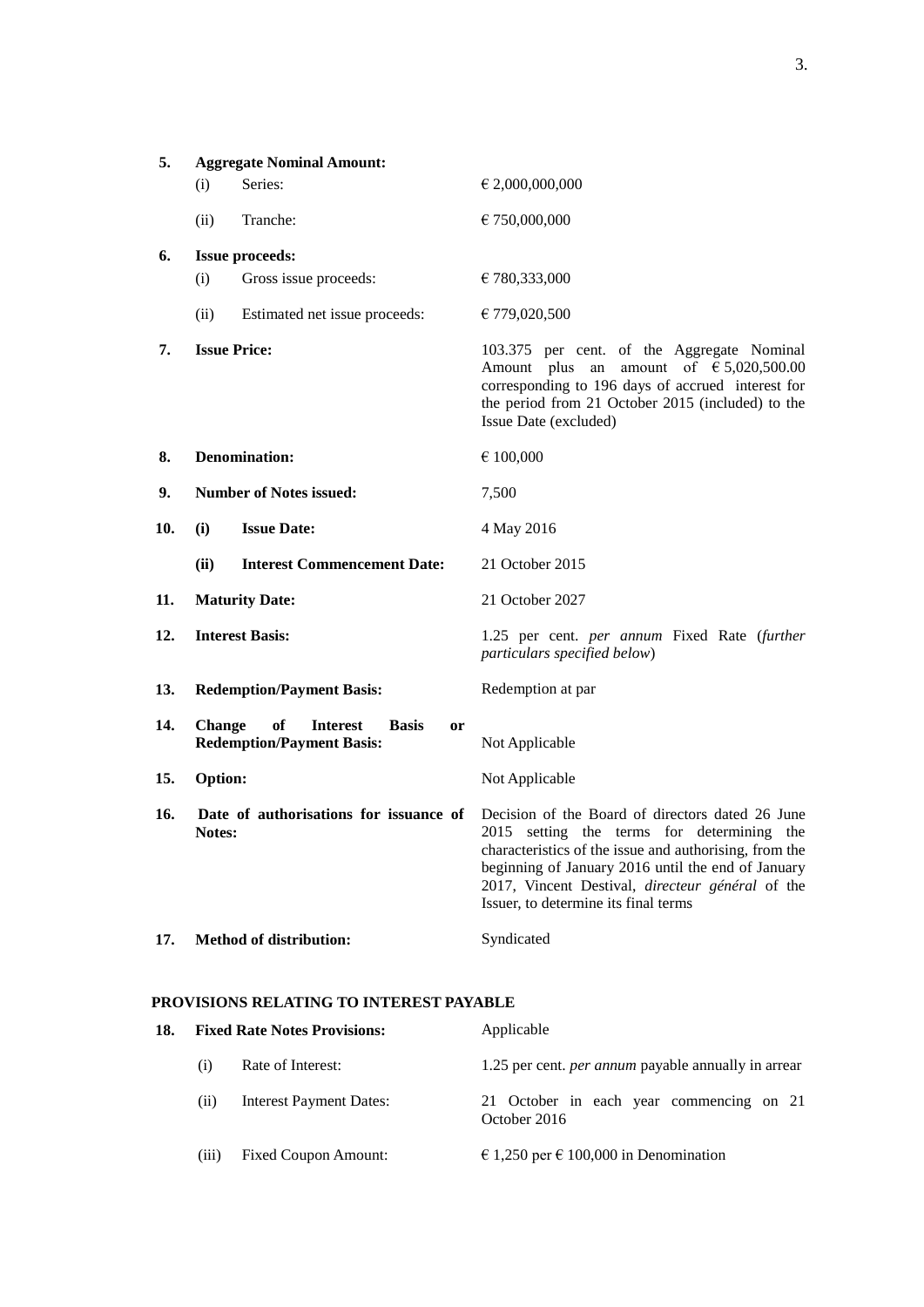|            | (iv)       | Broken Amount(s):                                                                                                                                                                                                                                                                                                                                                                                        | Not Applicable                                                                                                                                                                                   |
|------------|------------|----------------------------------------------------------------------------------------------------------------------------------------------------------------------------------------------------------------------------------------------------------------------------------------------------------------------------------------------------------------------------------------------------------|--------------------------------------------------------------------------------------------------------------------------------------------------------------------------------------------------|
|            | (v)        | Day Count Fraction:                                                                                                                                                                                                                                                                                                                                                                                      | Actual/Actual - ICMA                                                                                                                                                                             |
|            | (vi)       | <b>Determination Dates:</b>                                                                                                                                                                                                                                                                                                                                                                              | 21 October in each year commencing on 21<br>October 2016                                                                                                                                         |
|            |            | (vii) Other terms relating to the method<br>of calculating interest:                                                                                                                                                                                                                                                                                                                                     | Not Applicable                                                                                                                                                                                   |
| 19.        |            | <b>Floating Rate Notes Provisions:</b>                                                                                                                                                                                                                                                                                                                                                                   | Not Applicable                                                                                                                                                                                   |
|            |            | PROVISIONS RELATING TO REDEMPTION                                                                                                                                                                                                                                                                                                                                                                        |                                                                                                                                                                                                  |
| 20.        |            | <b>Call Option:</b>                                                                                                                                                                                                                                                                                                                                                                                      | Not Applicable                                                                                                                                                                                   |
| 21.        |            | <b>Final Redemption Amount of each Note:</b>                                                                                                                                                                                                                                                                                                                                                             | € 100,000 per Note of € 100,000 Denomination                                                                                                                                                     |
| 22.<br>23. | redemption | <b>Early Redemption Amount:</b><br>Early Redemption Amount(s) of each Note<br>payable on redemption for taxation reasons<br>or on event of default or other early<br>and/or<br>the<br>method<br>οf<br>calculating the same and/or any other<br>terms (if required or if different from that<br>set out in the Conditions):<br><b>GENERAL PROVISIONS APPLICABLE TO THE NOTES</b><br><b>Form of Notes:</b> | As specified in Condition 7 (c) of the Terms and<br>Conditions of the Original Base Prospectus                                                                                                   |
|            |            |                                                                                                                                                                                                                                                                                                                                                                                                          |                                                                                                                                                                                                  |
|            | (i)        | Form of Notes:                                                                                                                                                                                                                                                                                                                                                                                           | Dematerialised Notes in bearer form (au<br><i>porteur</i> )                                                                                                                                      |
|            | (ii)       | <b>Registration Agent:</b>                                                                                                                                                                                                                                                                                                                                                                               | Not Applicable                                                                                                                                                                                   |
| 24.        | Financial  | Centre(s)<br>or<br>other<br>special<br>provisions relating to payment dates for the<br>purposes of Condition 8(d):                                                                                                                                                                                                                                                                                       | Not Applicable                                                                                                                                                                                   |
| 25.        |            | Redenomination,<br>renominalisation<br>reconventioning provisions:                                                                                                                                                                                                                                                                                                                                       | and<br>Not Applicable                                                                                                                                                                            |
| 26.        |            | <b>Consolidation provisions:</b>                                                                                                                                                                                                                                                                                                                                                                         | Not Applicable                                                                                                                                                                                   |
| 27.        |            | Masse (Condition 12):                                                                                                                                                                                                                                                                                                                                                                                    | address<br>of<br>The<br>and<br>the initial<br>name<br>Representative of the Masse are:<br>MASSQUOTE S.A.S.U.<br><b>RCS 529 065 880 Nanterre</b><br>7bis rue de Neuilly<br>92110 Clichy<br>France |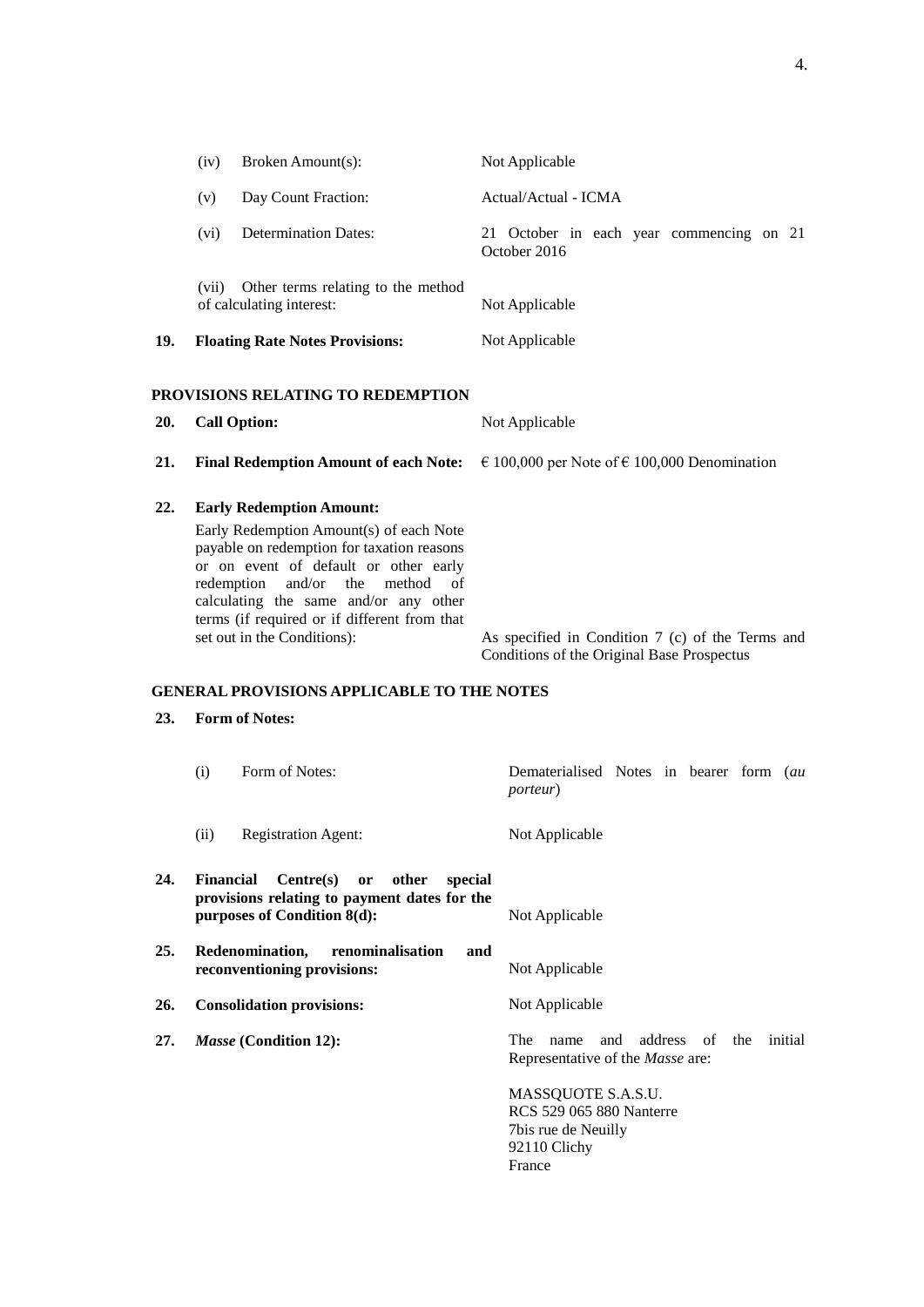Mailing address : 33, rue Anna Jacquin 92100 Boulogne-Billancourt France Represented by its Chairman

The name and address of the alternate Representative of the *Masse* are:

Gilbert Labachotte 8 Boulevard Jourdan 75014 Paris France

The Representative of the *Masse* will perceive a remuneration of € 450 *per annum* (excluding VAT) with respect to its appointment as Representative.

## **DISTRIBUTION**

| 28. | (i)   | If syndicated, names of Managers:    | <b>Joint Lead Managers</b>       |
|-----|-------|--------------------------------------|----------------------------------|
|     |       |                                      | <b>Barclays Bank PLC</b>         |
|     |       |                                      | <b>BNP</b> Paribas               |
|     |       |                                      | Deutsche Bank Aktiengesellschaft |
|     |       |                                      | Merrill Lynch International      |
|     | (ii)  | Date of the subscription agreement:  | 29 April 2016                    |
|     | (iii) | <b>Stabilising Manager (if any):</b> | Not Applicable                   |
| 29. |       | If non-syndicated, name of Dealer:   | Not Applicable                   |

## **PURPOSE OF FINAL TERMS**

These Final Terms comprise the final terms required for issue and admission to trading on Euronext Paris of the Notes described herein pursuant to the Euro 31,000,000,000 Euro Medium Term Note Programme of UNEDIC to the service of employment.

## **RESPONSIBILITY**

The Issuer accepts responsibility for the information contained in these Final Terms.

Signed on behalf of UNEDIC:

By: ............................................

Duly authorised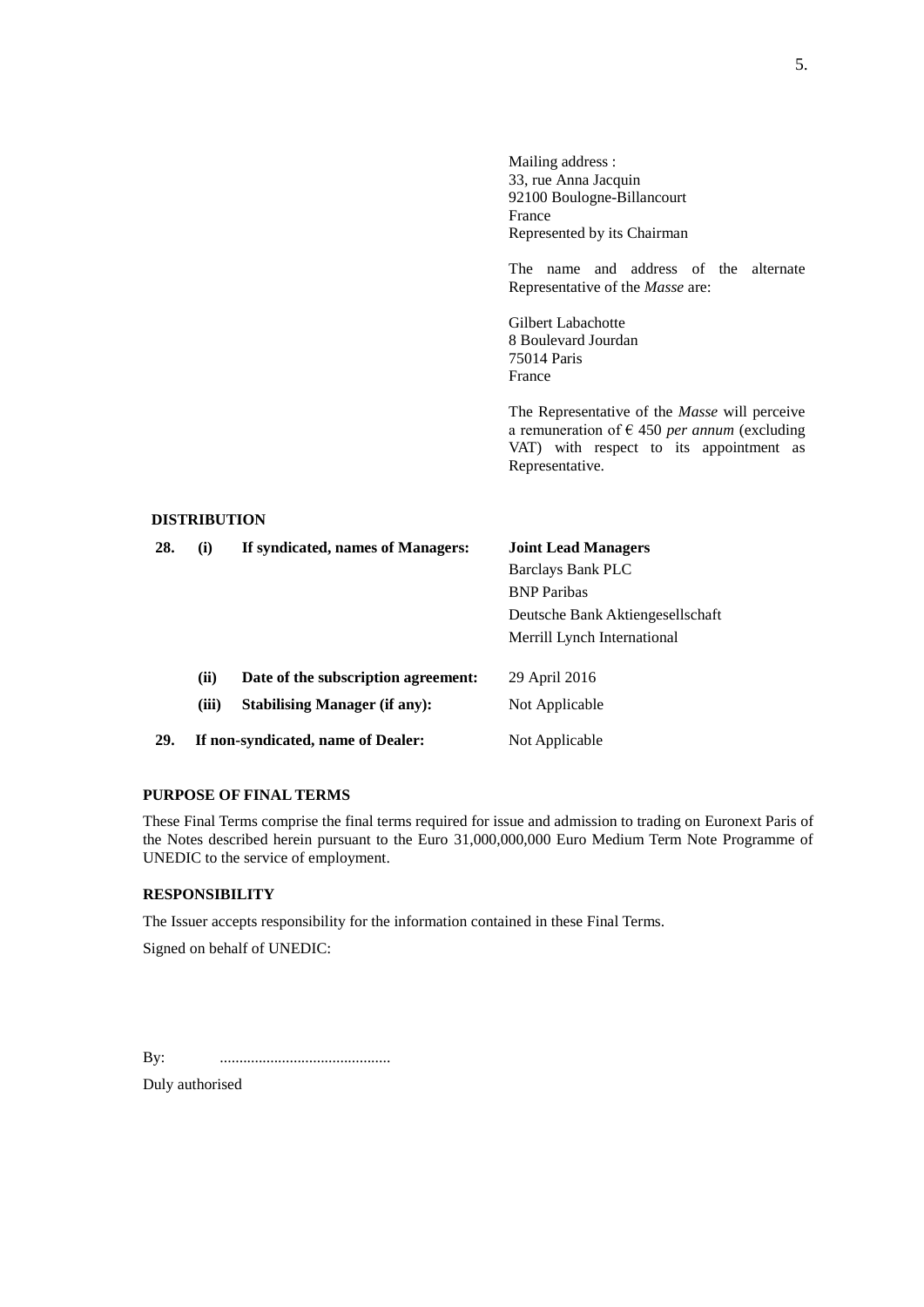#### **PART B – OTHER INFORMATION**

(i) (a) Admission to trading: Application has been made by the Issuer (or on its

#### **1. ADMISSION TO TRADING**

|                  |              |                                                                                                                                                                                                              | Euronext Paris with effect from 4 May 2016.                              |
|------------------|--------------|--------------------------------------------------------------------------------------------------------------------------------------------------------------------------------------------------------------|--------------------------------------------------------------------------|
|                  |              | Regulated Markets or equivalent<br>(b)<br>markets on which, to the<br>knowledge of the Issuer, securities<br>of the same class of the Notes to<br>be admitted to trading are already<br>admitted to trading: | The Existing Notes are already admitted to trading<br>on Euronext Paris. |
|                  | (ii)         | Estimate of total expenses related to<br>admission to trading (including AMF)<br>fees):                                                                                                                      | € 12,600 (€ 7,600 to Euronext and € 5,000 to the<br>AMF)                 |
|                  | (iii)        | Additional<br>publication of<br>Base<br>Prospectus and Final Terms:                                                                                                                                          | Not Applicable                                                           |
| $\overline{2}$ . |              | <b>RATINGS</b>                                                                                                                                                                                               |                                                                          |
|                  | $\mathbf{r}$ |                                                                                                                                                                                                              | $\cdots$ 1 $\cdots$ 1                                                    |

Ratings: The Notes to be issued are expected to be rated by Moody's Investors Service Limited and Fitch's France S.A.S :

behalf) for the Notes to be admitted to trading on

Moody's: Aa2

Fitch: AA

In accordance with Regulation (EC) No 1060/2009 dated 16 September 2009 of the European Parliament and of the Council, each of Moody's Investors Service Limited and Fitch France S.A.S. is included in the list of registered credit rating agencies published on the European Securities and Markets Authority's website.

## **3. INTERESTS OF NATURAL AND LEGAL PERSONS INVOLVED IN THE ISSUE**

Save as discussed in "Subscription and Sale" of the Current Base Prospectus, so far as the Issuer is aware, no person involved in the offer of the Notes has an interest material to the offer.

#### **4. REASONS FOR THE OFFER**

Reasons for the offer: See "Use of Proceeds" wording in the Current Base Prospectus.